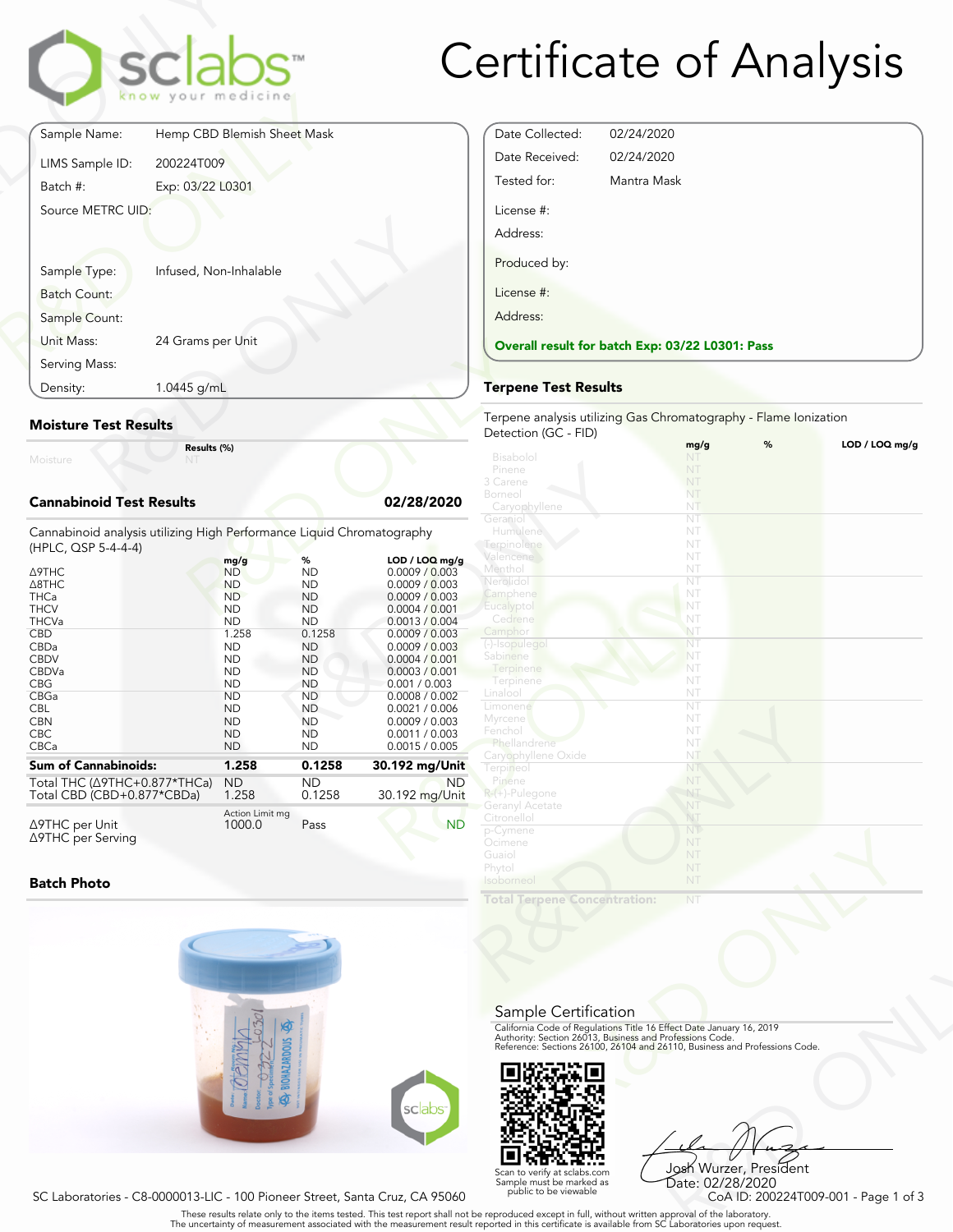

# Certificate of Analysis

|                                                                           | sclabs <sup>.</sup><br>know your medicine |
|---------------------------------------------------------------------------|-------------------------------------------|
| Sample Name:                                                              | Hemp CBD Blemish Sheet Mask               |
| LIMS Sample ID:                                                           | 200224T009                                |
| Batch #:                                                                  | Exp: 03/22 L0301                          |
| Source METRC UID:<br>Sample Type:<br><b>Batch Count:</b><br>Sample Count: | Infused, Non-Inhalable                    |
| Unit Mass:<br>Serving Mass:                                               | 24 Grams per Unit                         |
|                                                                           | 1.0445 g/mL                               |

### Pesticide Test Results

| Unit Mass:                      | 24 Grams per Unit                                                 | <b>Overall result for bat</b>                                |
|---------------------------------|-------------------------------------------------------------------|--------------------------------------------------------------|
| Serving Mass:                   |                                                                   |                                                              |
| Density:                        | 1.0445 g/mL                                                       | <b>Pesticide Test Resul</b>                                  |
| <b>Pesticide Test Results</b>   |                                                                   | Pesticide and plant grov                                     |
|                                 |                                                                   | Spectrometry and GC-M                                        |
|                                 | Pesticide and plant growth regulator analysis utilizing HPLC-Mass | Aldicarb                                                     |
|                                 | Spectrometry and GC-Mass Spectrometry                             | Carbofuran                                                   |
|                                 | Action Limit µg/g<br>Results (µg/g)                               | Chlordane<br>LOD / LOQ µg/g                                  |
| Abamectin                       | NT                                                                | Chlorfenapyr                                                 |
| Acephate                        | NT                                                                | Chlorpyrifos                                                 |
| Acequinocyl                     | NT                                                                | Coumaphos                                                    |
| Acetamiprid<br>Azoxystrobin     | NT<br>NT                                                          | Daminozide<br><b>DDVP (Dichlorvos)</b>                       |
| <b>Bifenazate</b>               | NT                                                                | Dimethoate                                                   |
| <b>Bifenthrin</b>               | NT                                                                | Ethoprop(hos)                                                |
| <b>Boscalid</b>                 | NT                                                                | Etofenprox                                                   |
| Captan                          | NT                                                                | Fenoxycarb                                                   |
| Carbaryl                        | NT                                                                | Fipronil                                                     |
| Chlorantraniliprole             | NT                                                                | Imazalil                                                     |
| Clofentezine                    | NT                                                                | Methiocarb                                                   |
| Cyfluthrin                      | NT                                                                | Methyl parathion                                             |
| Cypermethrin                    | NT                                                                | Mevinphos                                                    |
| Diazinon                        | NT                                                                | Paclobutrazo                                                 |
| Dimethomorph                    | NT                                                                | Propoxur                                                     |
| Etoxazole                       | NT                                                                | Spiroxamine                                                  |
| Fenhexamid                      | NT                                                                | Thiacloprid                                                  |
| Fenpyroximate                   | NT                                                                |                                                              |
| Flonicamid                      | NT                                                                |                                                              |
| Fludioxonil                     | NT<br>NT                                                          |                                                              |
| Hexythiazox                     | NT                                                                | Mycotoxin Test Res                                           |
| Imidacloprid<br>Kresoxim-methyl | NT                                                                |                                                              |
| Malathion                       | NT                                                                |                                                              |
| Metalaxyl                       | NT                                                                | Mycotoxin analysis utiliz                                    |
| Methomyl                        | NT                                                                | Aflatoxin B1, B2, G1, G2                                     |
| Myclobutanil                    | NT                                                                | Ochratoxin A                                                 |
| Naled                           | NT                                                                |                                                              |
| Oxamyl                          | NT                                                                |                                                              |
| Pentachloronitrobenzene         | NT                                                                |                                                              |
| Permethrin                      | NT                                                                |                                                              |
| Phosmet                         | NT                                                                |                                                              |
| Piperonylbutoxide               | NT                                                                |                                                              |
| Prallethrin                     | NT                                                                |                                                              |
| Propiconazole                   | NT                                                                |                                                              |
| Pyrethrins                      | NT                                                                |                                                              |
| Pyridaben                       | NT                                                                |                                                              |
| Spinetoram                      | NT<br>NT                                                          |                                                              |
| Spinosad                        | NT                                                                |                                                              |
| Spiromesiten<br>Spirotetramat   | NT                                                                |                                                              |
| Tebuconazole                    | NT                                                                | Sample Certificati                                           |
| Thiamethoxam                    | NT                                                                | California Code of Regulation                                |
| Trifloxystrobin                 | NT                                                                | Authority: Section 26013, Bus<br>Reference: Sections 26100 2 |

| Overall result for batch Exp: 03/22 L0301: Pass |
|-------------------------------------------------|
|                                                 |

#### Pesticide Test Results

Pesticide and plant growth regulator analysis utilizing HPLC-Mass Spectrometry and GC-Mass Spectrometry

|                |                                                                                                 | Results $(\mu g/g)$ | Action Limit µg/g                  | $LOD / LOQ \mu g/g$ |
|----------------|-------------------------------------------------------------------------------------------------|---------------------|------------------------------------|---------------------|
| <b>ass</b>     | Aldicarb                                                                                        | NT                  |                                    |                     |
|                | Carbofuran                                                                                      | NT                  |                                    |                     |
| LOD / LOQ µg/g | Chlordane                                                                                       | NT                  |                                    |                     |
|                | Chlorfenapyr                                                                                    | NT                  |                                    |                     |
|                | Chlorpyrifos                                                                                    | NT                  |                                    |                     |
|                | Coumaphos                                                                                       | NT                  |                                    |                     |
|                | Daminozide                                                                                      | NT                  |                                    |                     |
|                | <b>DDVP</b> (Dichlorvos)                                                                        | NT                  |                                    |                     |
|                | <b>Dimethoate</b>                                                                               | NT                  |                                    |                     |
|                | Ethoprop(hos)                                                                                   | NT                  |                                    |                     |
|                | Etofenprox                                                                                      | NT                  |                                    |                     |
|                | Fenoxycarb                                                                                      | NT                  |                                    |                     |
|                | Fipronil                                                                                        | NT                  |                                    |                     |
|                | Imazalil                                                                                        | NT                  |                                    |                     |
|                | Methiocarb                                                                                      | NT                  |                                    |                     |
|                | Methyl parathion                                                                                | NT                  |                                    |                     |
|                | Mevinphos                                                                                       | NĪ                  |                                    |                     |
|                | Paclobutrazol                                                                                   | NT                  |                                    |                     |
|                | Propoxur                                                                                        | NT                  |                                    |                     |
|                | Spiroxamine                                                                                     | NT                  |                                    |                     |
|                | Thiacloprid                                                                                     | NT                  |                                    |                     |
|                | <b>Mycotoxin Test Results</b>                                                                   |                     |                                    |                     |
|                | Mycotoxin analysis utilizing HPLC-Mass Spectrometry<br>Aflatoxin B1, B2, G1, G2<br>Ochratoxin A | NT                  | Results (µg/kg) Action Limit µg/kg | LOD / LOQ µg/kg     |
|                |                                                                                                 |                     |                                    |                     |

## Mycotoxin Test Results

| <b>Mycotoxin Test Results</b>                                                                                                            |
|------------------------------------------------------------------------------------------------------------------------------------------|
| Mycotoxin analysis utilizing HPLC-Mass Spectrometry<br>Results (µg/kg) Action Limit µg/kg<br>LOD / LOQ µg/kg<br>Aflatoxin B1, B2, G1, G2 |
| Ochratoxin A                                                                                                                             |
|                                                                                                                                          |
|                                                                                                                                          |

Sample Certification

Program Contraction<br>
Regulations Title 16 Effect Date January 16, 2019<br>
Regulations Title 16 Effect Date January 16, 2019<br>
The Scaling And 26110, Business and Professions Code. California Code of Regulations Title 16 Effect Date January 16, 2019<br>Authority: Section 26013, Business and Professions Code.<br>Reference: Sections 26100, 26104 and 26110, Business and Professions Code.



Frect Date January 16, 2019<br>
Trofessions Code.<br>
110, Business and Professions Code.<br>
110, Business and Professions Code.<br>
1036 Wurzer, President<br>
Date: 02/28/2020<br>
CoA ID: 200224T009-001 - Page 2 of 3<br>
pproval of the labor Josh Wurzer, President Date: 02/28/2020

SC Laboratories - C8-0000013-LIC - 100 Pioneer Street, Santa Cruz, CA 95060

. These results relate only to the items tested. This test report shall not be reproduced except in full, without written approval of the laboratory.<br>The uncertainty of measurement associated with the measurement result re